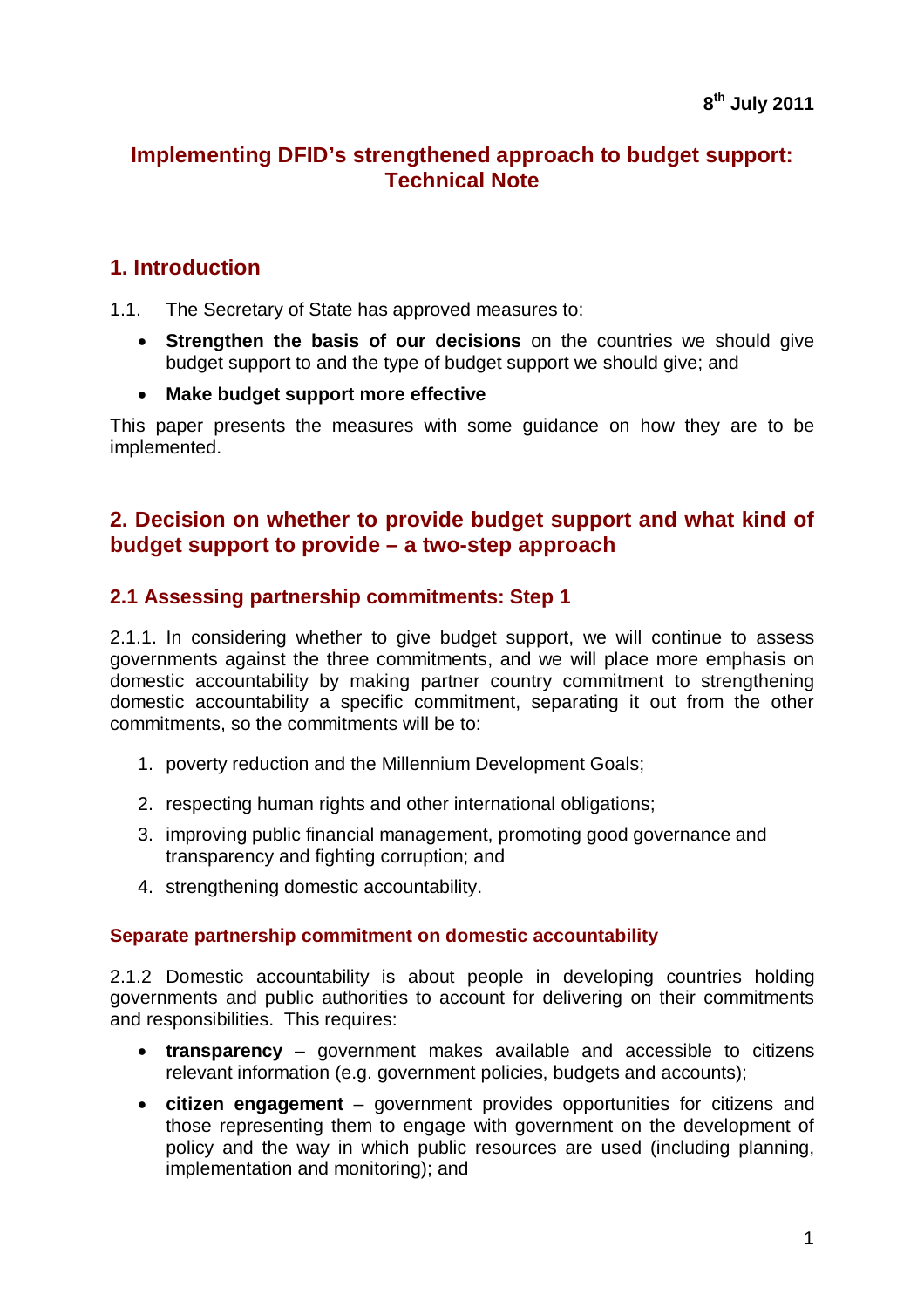**answerability and enforceability** – where appropriate, Ministers and government officials are called upon to justify their actions and sanctions are applied (e.g. where responsibilities have not been carried out or where public resources have been badly used or misused). This requires effective scrutiny and enforcement mechanisms within government (including Ministers and senior government officials holding each other to account and taking action in response to any misuse of power or resources) rather than a culture of impunity. It also requires mechanisms which can be applied by external entities, such as Parliament or the Judiciary.

2.1.3 These requirements may be met by a variety of institutions, including the media, Parliament, the judiciary and civil society organisations. Elections provide a periodic sanction mechanism. The effectiveness of domestic accountability depends on formal and informal systems and on capacity, within government and within civil society. Civil society's capacity will be affected by the enabling environment (including the laws governing civil society organisations, which will reflect government policy). The way in which domestic accountability is provided and evolves will vary from country to country.

2.1.4 We will not require partner countries to meet a minimum standard of domestic accountability; rather we will be looking for commitment to strengthen domestic accountability. Our assessment of this commitment will be based on an understanding of current domestic accountability arrangements, and how they work in practice, the overall trajectory of change and plans for improvements. The scale of ambition we will expect in plans for improvements will depend on the range and severity of the problems. In assessing plans for improvements we will consider not only the scale of ambition and the extent to which major problems are addressed, but also the credibility of the plans (the confidence we have that they will be successfully implemented) taking into account the country context.

2.1.5 The partnership commitment is a commitment on the part of the partner government to strengthen domestic accountability. We will assess this commitment, drawing on data from DFID's Country Governance Analysis and from joint monitoring frameworks with partner governments. We will draw on international indicators, such as the Open Budget Index, the World-wide Governance Indicators and Freedom House Indicators. Where possible we will complement these data sets with information gathered at the country level. Where mechanisms to generate data do not exist or are not sufficiently robust, we will seek to support their establishment / improvement.

2.1.6 As part of a wider agenda on empowerment and accountability, DFID has made a commitment to spend an amount equivalent to 5% of Budget Support to enable people in budget support countries to hold their governments to account for the use that is made of public resources, including aid. Progress made and experience gained in meeting this commitment should help to inform the assessment of the partnership commitment on strengthening domestic accountability.

2.1.7 In all cases, our assessment will be of the domestic accountability across government. However, where we are considering sector budget support, we will give particular emphasis to arrangements in the chosen sector.

2.1.8 The effectiveness of domestic accountability will depend in part on government and in part on how Parliament, the judiciary, the media, civil society organisations and citizens engage. This engagement will reflect their capacity and the political, cultural, social and economic context. Aid agreements are with partner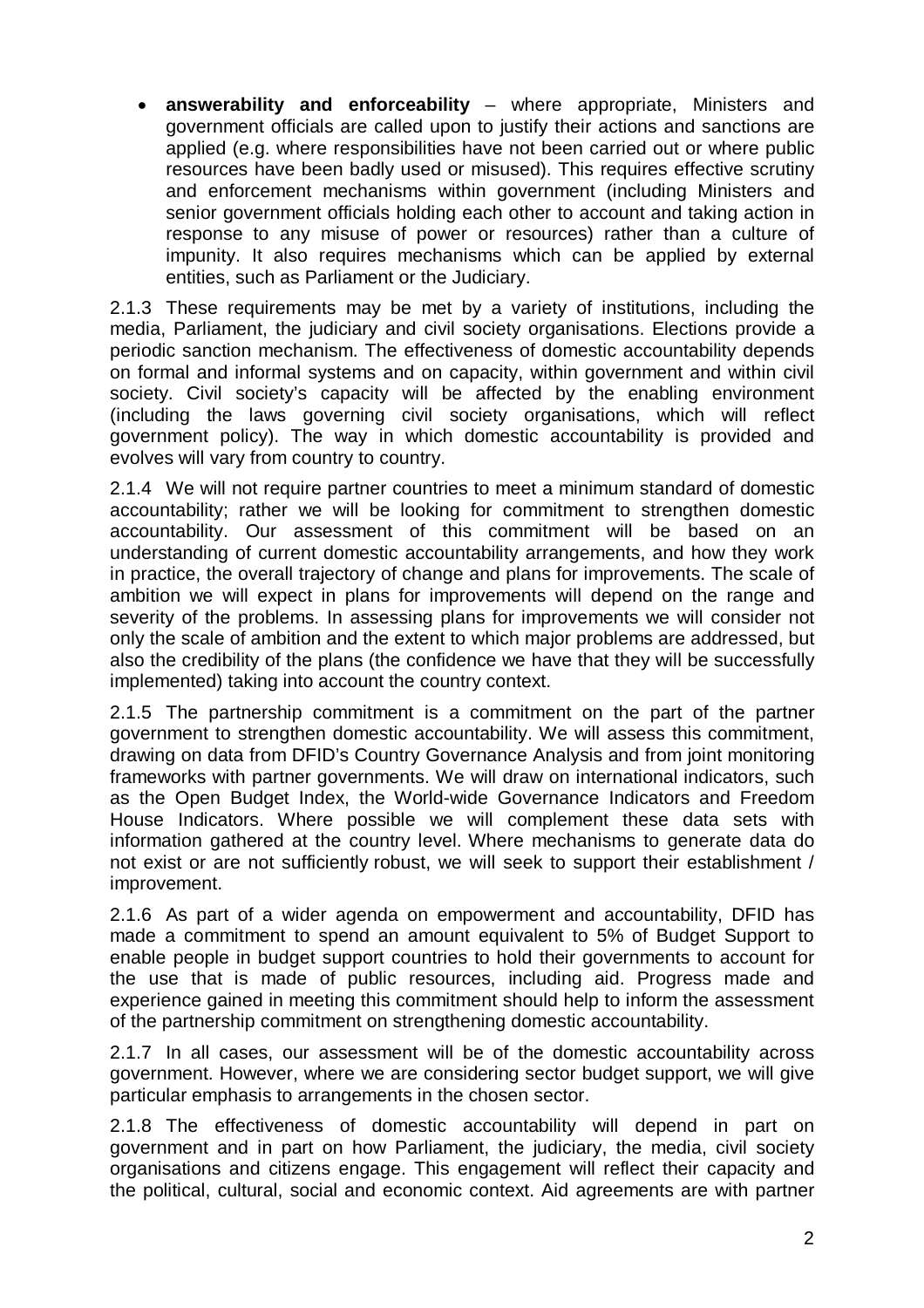governments and the underlying partnership commitments are commitments by partner governments. Therefore our focus in assessing commitment to strengthening domestic accountability is on those actions which are within the control of government.

#### **Assessments of the other partnership commitments**

2.1.9. We will continue to draw on existing guidance in assessing partnership commitments. In addition, we will:

- **Strengthen our assessment of the commitment to poverty reduction,** by: including indicators on trends in budget allocations and outturns for (social and productive) sectors and sub-sectors and whether spending is allocated to address inequalities (geographical and demographic). Off-budget funding of sector programmes will be considered. We will monitor progress on headline poverty indicators and the performance of macroeconomic and other policies (appropriate indicators to be determined by Country Offices).
- **Strengthen our assessment of the commitment to upholding human rights and international obligations,** by more robust use of data, both local and international;
- **Strengthen our assessment of the commitment to improving public financial management, promoting good governance and transparency and fighting corruption**, by:
	- o Increasing the focus on formal accountability mechanisms, within our Fiduciary Risk Assessment (FRA) and making a credible programme to improve Supreme Audit Institutions and related parliamentary scrutiny a requirement for a positive assessment (in addition to the requirement for a credible overall programme to improve public financial management).
	- o Making a commitment to undertake regular Public Expenditure and Financial Accountability (PEFA) assessments (at least once every five years) a requirement for a positive assessment.

2.1.10. For all the partnership commitments, the assessments will give greater weight to recent progress actually achieved in judging the credibility of future plans or undertakings. So where past progress has been poor, but country offices feel that future plans or undertakings given by the partner government are credible, the budget support submission would need to make a convincing case as to why better progress is expected in future.

### **2.2 Assessment of whether budget support can achieve better results and value for money than other instruments: Step 2**

2.2.1. All budget support submissions will explain how the choice of budget support instrument was made taking into account:

- the results Country Offices are committed to deliver;
- a diagnosis of opportunities and constraints to their achievement;
- the relative merits of the different types of instrument in tackling these constraints and exploiting opportunities.

2.2.2. In making this assessment, we need to consider the range of possible aid instruments, including financial aid instruments, of which budget support instruments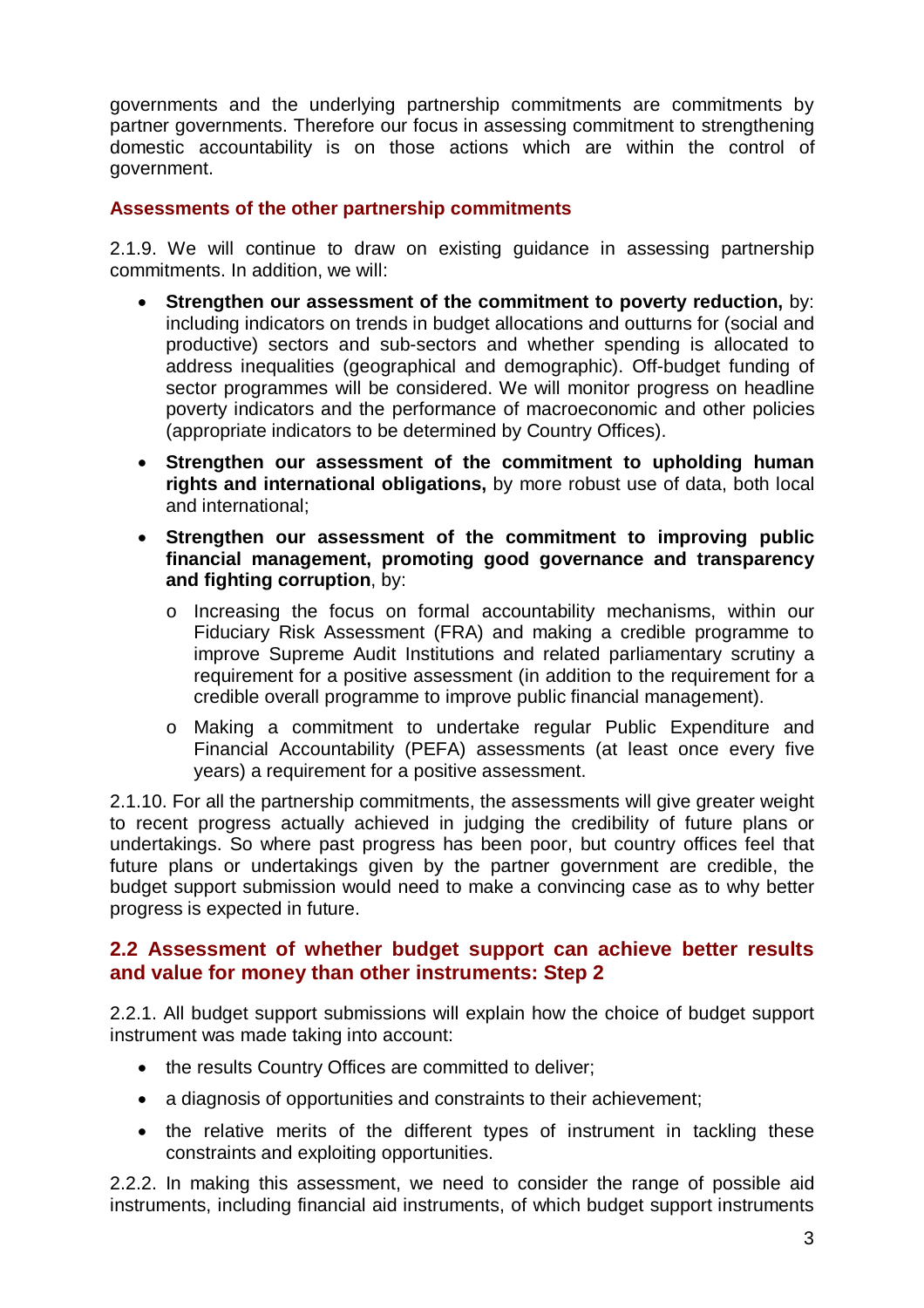are a sub-set. Choices will depend on the country context and our appetite for leverage, control and risks (both fiduciary and political).

2.2.3. Table 1 compares general and sector budget support and non-budget support financial aid. As we move from general budget support to sector programmes, our ability to *leverage* other funding decreases as does development effectiveness; whereas *control* increases. Sector programmes have the advantage of an increased control over *how* donor resources are allocated and some reduction of political risks.

2.2.4. Studies<sup>1</sup> and evidence<sup>2</sup> have suggested that choice of financial aid instrument need not be an "either or" decision, but that financial aid instruments (both budget support and non-budget support) can complement one another to achieve more results and better value for money.

2.2.5. The Secretary of State will make decisions on the provision of budget support on a case by case basis. Budget support submissions will use the framework presented in Table 1 to inform decisions on the provision of budget support and the choice of budget support instrument.

2.2.6. Individual budget support programmes could be re-named to reflect the results we want to achieve (rather than to the nature of the instrument). Thus:

- General Budget Support could be re named: "*Growth and Poverty Reduction Grant*"
- Sector Budget Support could be re-named: "[name of sector] *Service Delivery Grant*" (e.g. "*Education Service Delivery Grant*").
- General Budget Support in post-conflict States, where the objective is statebuilding could be renamed: "*State Building Grant*"
- **Earmarked budget support to finance cash transfers and other social** protection schemes, could be labelled: "*Social Protection Grant"*.

 $\overline{a}$ 

<sup>&</sup>lt;sup>1</sup> ODI and Mokoro, "Sector Budget Support In Practice: Good Practice Note - Making Sector Budget Support work for Service Delivery", November 2009, page 3.

<sup>&</sup>lt;sup>2</sup> Feedback from our Country Offices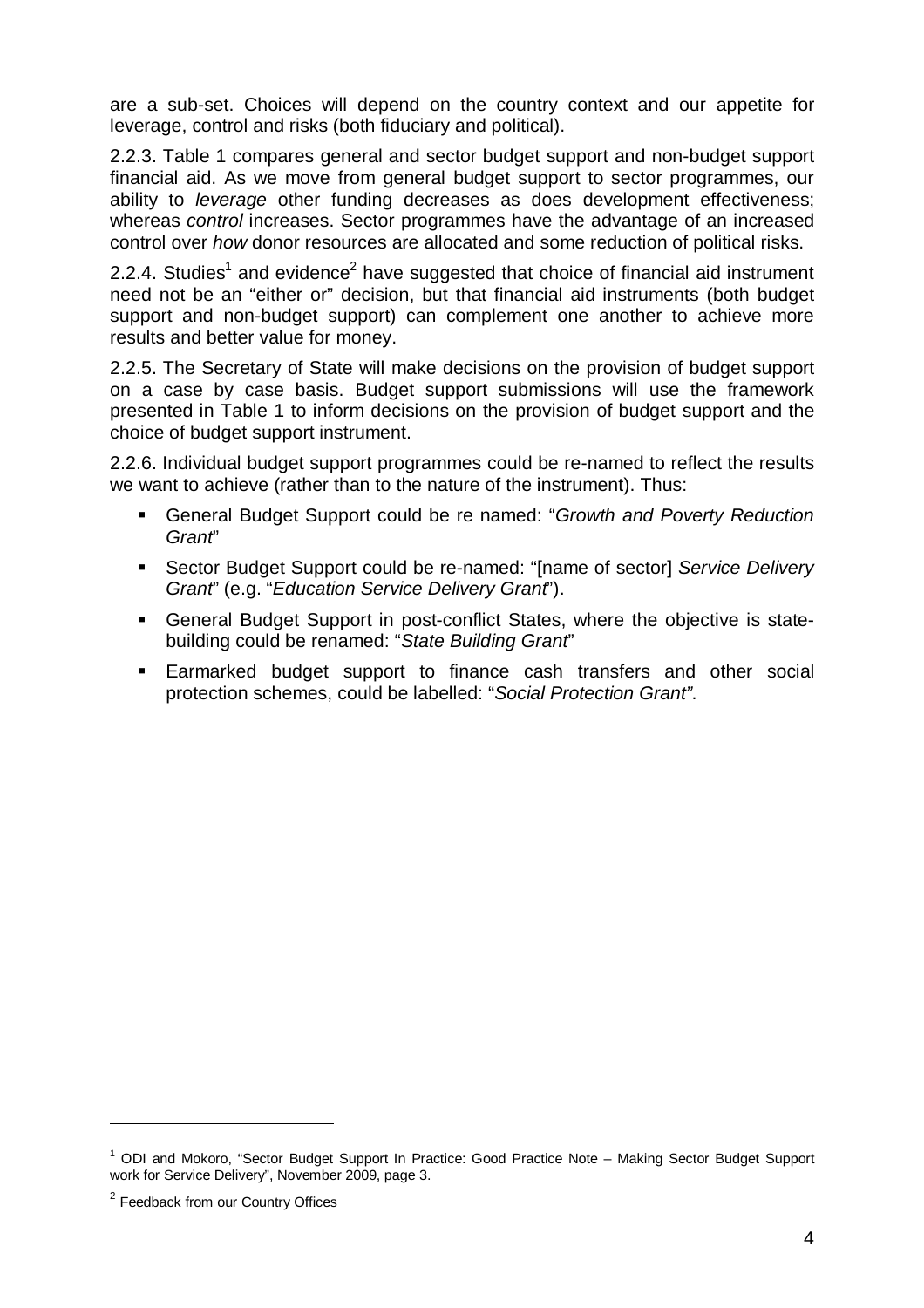|  |  |  |  |  | Table 1 – Choices and trade offs across Financial Aid instruments |
|--|--|--|--|--|-------------------------------------------------------------------|
|--|--|--|--|--|-------------------------------------------------------------------|

|                                                                   | <b>General Budget Support</b>                                                                                                                                                                                                                                                                                                                                                                                                   | <b>Sector Budget Support</b>                                                                                                                                                                                                                                                                                                                                       | Sector programme (non-<br>budget support financial                                                                                                                                                                                                                                                                     |
|-------------------------------------------------------------------|---------------------------------------------------------------------------------------------------------------------------------------------------------------------------------------------------------------------------------------------------------------------------------------------------------------------------------------------------------------------------------------------------------------------------------|--------------------------------------------------------------------------------------------------------------------------------------------------------------------------------------------------------------------------------------------------------------------------------------------------------------------------------------------------------------------|------------------------------------------------------------------------------------------------------------------------------------------------------------------------------------------------------------------------------------------------------------------------------------------------------------------------|
|                                                                   |                                                                                                                                                                                                                                                                                                                                                                                                                                 |                                                                                                                                                                                                                                                                                                                                                                    | aid)                                                                                                                                                                                                                                                                                                                   |
| Leverage<br>and<br>results                                        | It provides an opportunity to<br>influence partner<br>governments on a wide range<br>of issues.<br>• The dialogue encourages<br>better leverage of government<br>resources to pro-poor sectors<br>and reforms<br>Through the dialogue, funding<br>and technical assistance,<br>general budget support is well<br>suited for achieving results<br>(including essential reforms)<br>across the whole of<br>government expenditure | • Dialogue confined to<br>sector wide issues. Budget<br>allocation decisions still<br>made by Ministry of<br>Finance.<br>• More effective than<br>general budget support in<br>tackling service delivery<br>problems when these are<br>confined at sector level.<br>• But does not overcome<br>service delivery problems<br>originating from central<br>government | • Dialogue is limited to<br>programmes or activities<br>directly funded by the sector<br>programme.<br>· Dialogue cannot leverage<br>sector wide resources.<br>• Difficult to claim attribution<br>to outcomes.                                                                                                        |
| <b>Control</b><br>and<br>risks<br>(fiduciary<br>and<br>political) | • Donors have less control over<br>how aid funds are spent.<br>• Fiduciary risk determined by<br>the quality of national PFM<br>system - the weaker the<br>system the higher the<br>fiduciary risk.<br>High political risks if partner<br>$\bullet$<br>government breaches<br>conditionality                                                                                                                                    | • Donors able to decide<br>which sector aid is spent<br>on.<br>• Fiduciary risk determined<br>by the quality of both<br>sector and national PFM<br>system.<br>• Lower political risks than<br>general budget support -<br>but misuse of funds in the<br>sector has similar political<br>risks as general budget<br>support                                         | • Donors have more control<br>over how aid is spent, but<br>not over how public funds<br>are spent.<br>• As funds still go through<br>government systems they<br>are subject to same fiduciary<br>risk as budget support but<br>increased safeguards in the<br>form of strict earmarking<br>partly help overcome this. |
| <b>Development</b><br>effectiveness                               | High level of ownership as<br>partner government allocates<br>budget support resources as per<br>national strategies. Aid helps<br>implement their priorities.                                                                                                                                                                                                                                                                  | High level of ownership by<br>sector Ministries                                                                                                                                                                                                                                                                                                                    | Low - donors have more say<br>in the make-up of sector<br>expenditure                                                                                                                                                                                                                                                  |

# **3. Making budget support more effective**

## **3.1. Increased focus on results and value for money**

3.1.1. We will do this in two ways: firstly by changing how we engage with partner governments and secondly by changing some features of the instrument.

#### **Changing how we engage with partner governments:**

3.1.2. We will help governments to focus more on results and improve the value for money of their expenditure, choosing, together with partner governments, areas to prioritise. We will:

 assess the adequacy of, and seek improvement in, government's management information systems and data collection mechanisms, which can have an important role to play in evaluating the impact of budget support.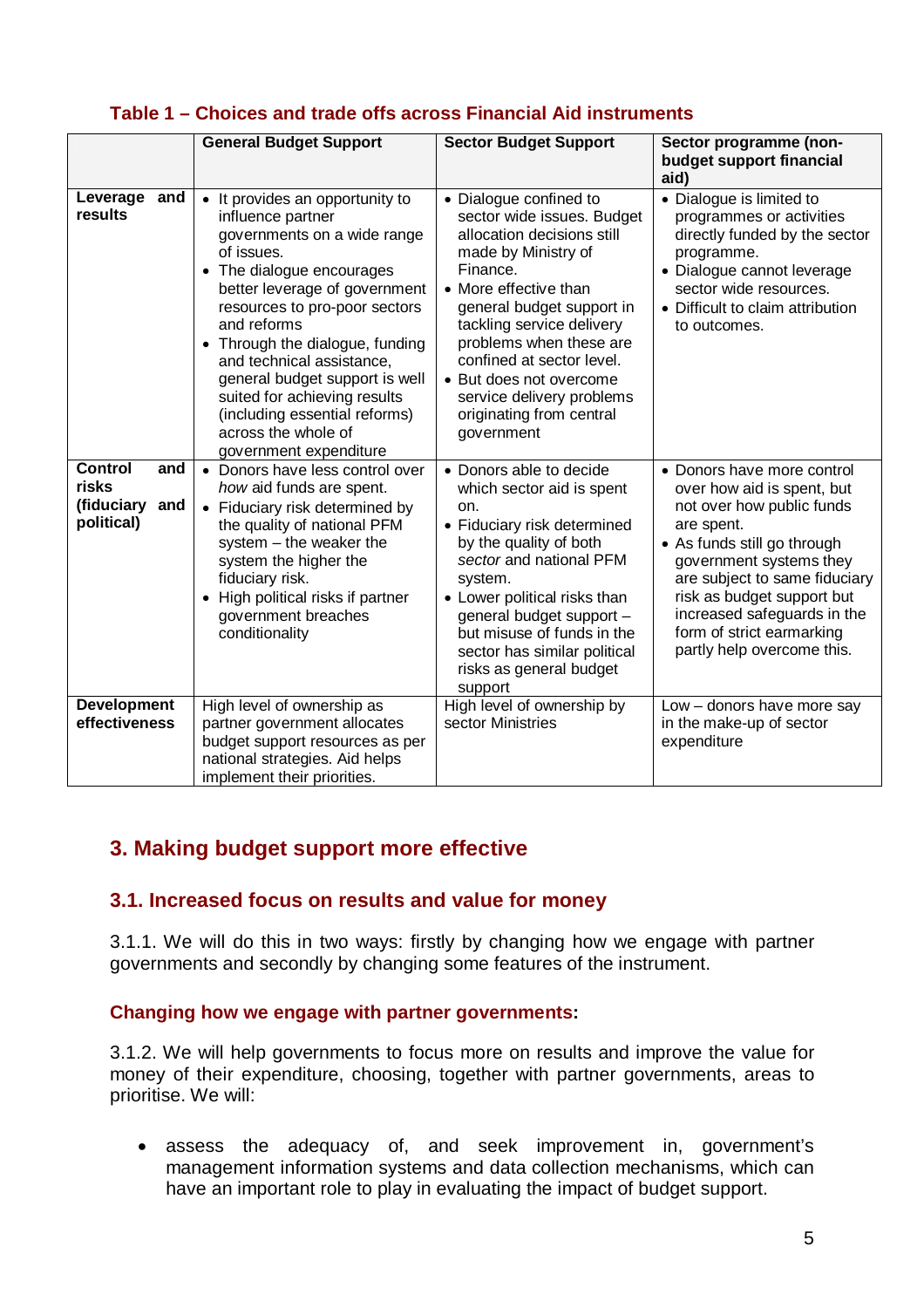use more data generated by inclusive poverty monitoring systems which draw on evidence from civil society and other information generated by citizens on results and service delivery.

3.1.3. We will assist partner governments to get better value for money from their spending by:

- Helping them to undertake analysis to generate value for money data (economy, efficiency, effectiveness and equity). Where possible this will be done with other donors. The use of Public Expenditure Reviews and Tracking Surveys may be good ways of generating useful data.
- Helping to develop demand for value for money information within the country. For example by supporting the Supreme Audit Institution to undertake performance audit or by supporting independent analysis of government policy and expenditure.
- Giving significantly greater attention to achieving value for money from government procurement systems, given that a large percentage of government expenditure typically goes through procurement (OECD, 2006, data suggests that for Uganda and Malawi 70% and 40% of government expenditure pass through procurement systems respectively).

#### **Changing the design of budget support**

3.1.4. To provide stronger signals to partner governments on results and on delivering agreed reform agendas (public financial management, service delivery etc.) we will use whenever appropriate:

- **A performance tranche** which is an amount of budget support funds linked to particular indicators in the Performance Assessment Framework related to agreed reform agendas;
- **A results compact** which makes payment of a sizeable amount of budget support conditional on the achievement of results agreed with partner governments. The results compact may follow the Cash-on-Delivery Aid model *or* the Millennium Development Goal (MDG) tranche of the EC MDG Contract. The results compact will be tested through the implementation of pilots.

3.1.5. The use of each of these performance-based disbursements, whenever applied, will need to be harmonised with other donors to increase effectiveness and reduce transaction costs.

### **3.2. Strengthening domestic accountability between governments and citizens**

3.2.1. Transparency and accountability are critical for delivering development results. Budget support can help increase domestic accountability over the long term, by driving greater transparency about budgets and results and by enabling civil society, parliaments, the media, and other oversight institutions to scrutinise public spending – including aid channelled through the budget.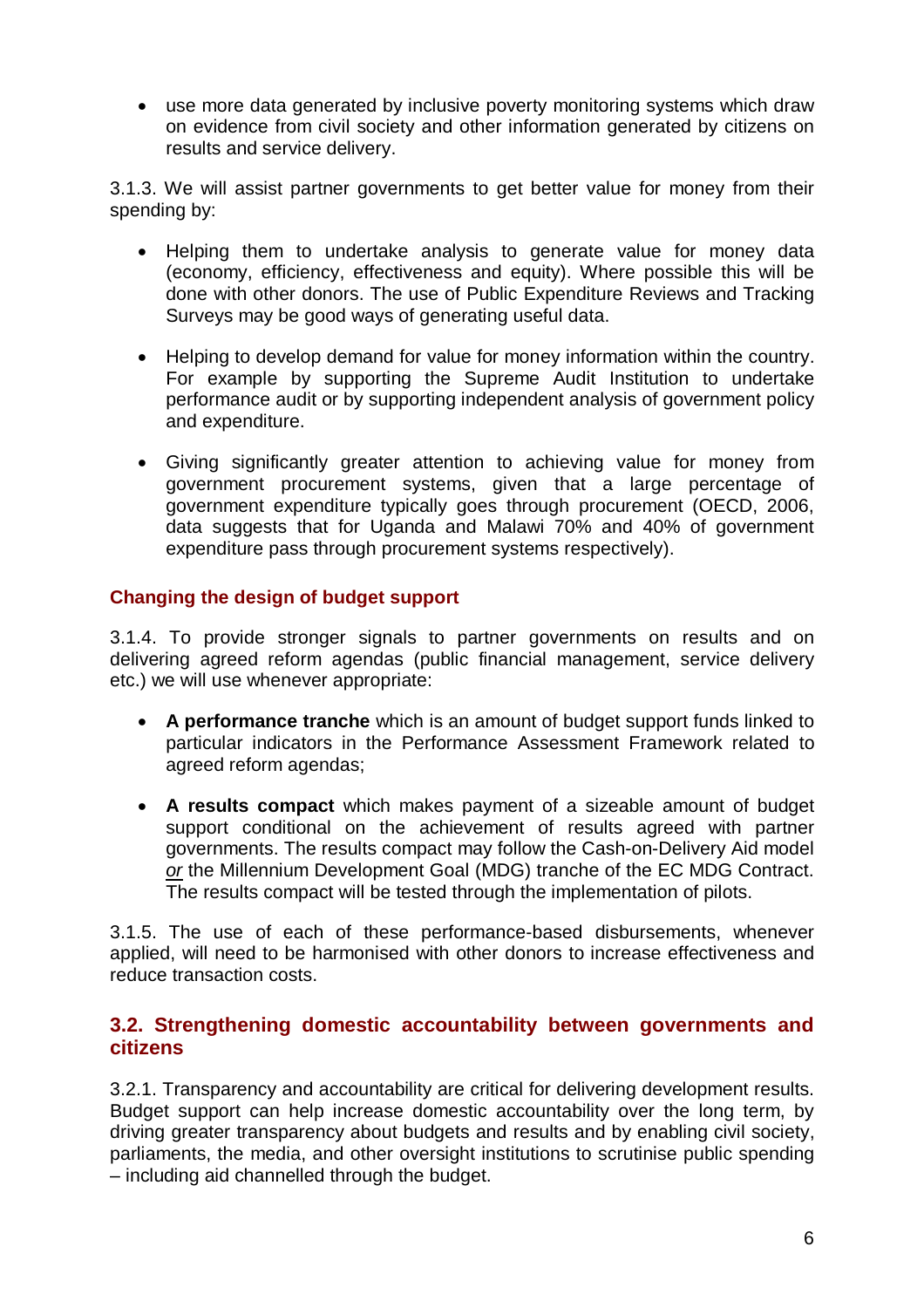3.2.2. With more and better information about government revenues and expenditures, including aid, citizens and their representatives are more able to ask questions and hold decision makers to account. This is why citizens' access to key fiscal and procurement information, audit reports and information on progress against results frameworks are important. Dialogue between donors and partner country governments about budget support provides an entry point for discussing partner country transparency and encouraging more openness. Greater transparency and inclusiveness by both governments and donors about budget support can provide opportunities for citizens and their representatives to engage.

3.2.3. We will work with governments and other donors to make the process around budget support more transparent and inclusive. We will promote:

- the publication of Performance Assessment Frameworks, annual review reports, results, and conditionality in government/ donor budget support agreements;
- the provision of information on the national budget and budget support in ways the public can access and understand;
- the involvement of parliaments and civil society in the identification and monitoring of budget support conditions and benchmarks.

3.2.4. Each DFID country office will aim to spend around 5% of the total amount provided as budget support on measures to help improve domestic accountability, but with flexibility to respond to individual country circumstances. A guidance note will provide more detailed information and examples from DFID country offices on how to work on domestic accountability in the context of budget support. The case for country office support to domestic accountability institutions and the proposed level of spend will be set out in budget support submissions.

3.2.5. We will monitor progress on transparency, legislative scrutiny and external audit and seek to include indicators and benchmarks on this in Performance Assessment Frameworks.

## **3.3 Strengthening our management of fiduciary risks**

3.3.1. To strengthen our management of fiduciary risk, we will

- Undertake a further Fiduciary Risk Assessment (FRA) in addition to the national FRA, for all financial aid instruments above a threshold of £10 million, if the funds for that instrument are managed by a public financial management system significantly different from the national system. Where funds are managed by the national public financial management system, including most sector budget support funds, the national level FRA will continue to be our main tool for managing fiduciary risk.
- Require all budget support submissions to say how the budget support package will strengthen external audit and legislative scrutiny.
- Monitor more rigorously the implementation of the government's public financial management reform programme (e.g. by including dates and milestones from the programme as benchmarks in the PAF). Better monitoring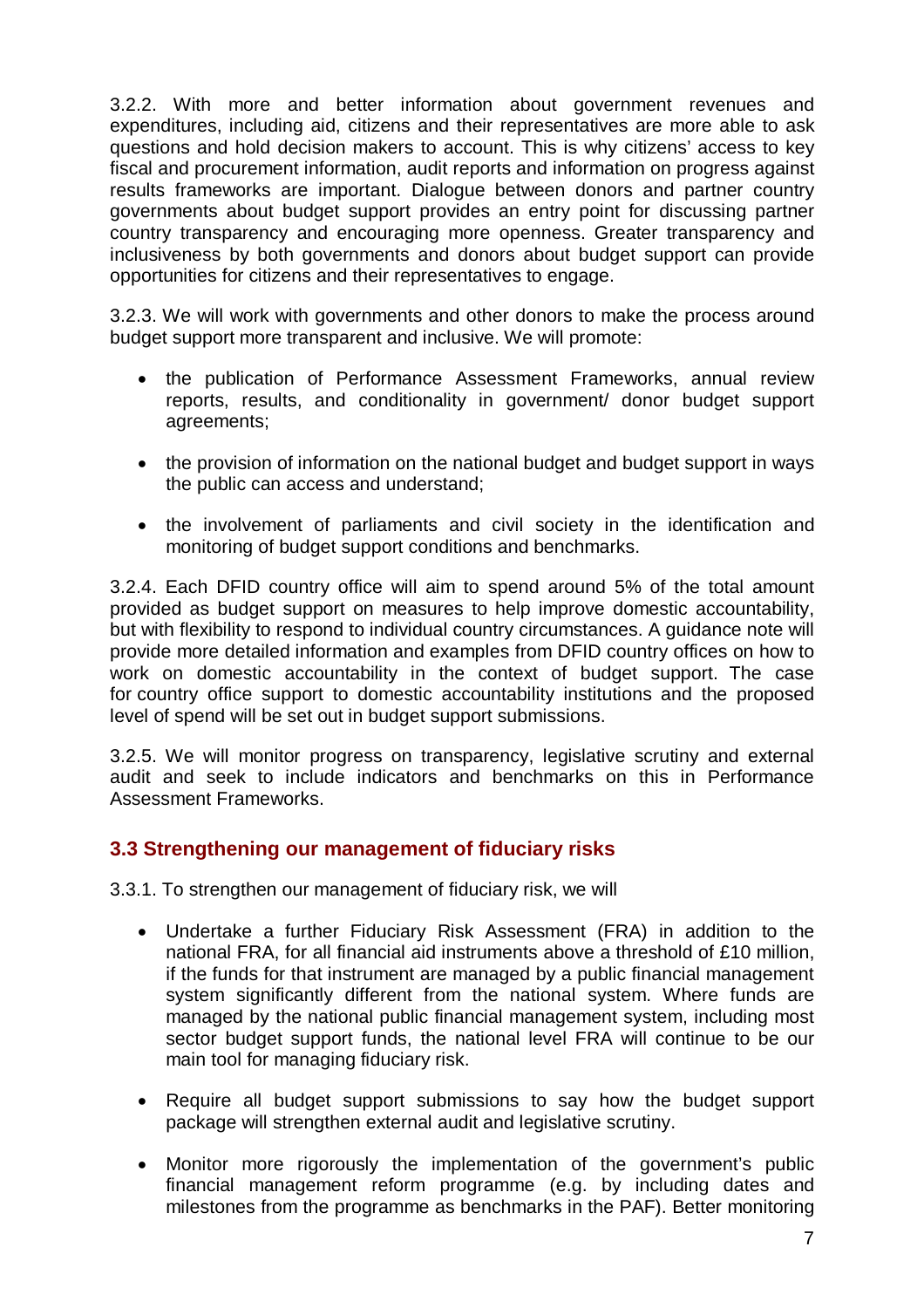will enable better assessment of recent progress (which will be given greater weight when assessing the credibility of reform programmes). It will signal the importance of strengthening public financial management for continuation of budget support

# **4. Breaches of conditionality**

4.1. The approach set out above of assessing governments' commitment to:

- poverty reduction and the Millennium Development Goals;
- respecting human rights and other international obligations;
- improving public financial management, promoting good governance and transparency and fighting corruption; and
- strengthening domestic accountability

is the basis for deciding whether a breach of conditionality has occurred.

4.2. Our policy has been to consider and to report as a breach of conditionality (in DFID's Annual Report), any instance where the payment of budget support was reduced from the level originally committed. The introduction of the Results Compact may change this. In the case of a Results Compact, where we attach funds to the achievement of particular results (to encourage partner governments to achieve even better results) it would not be considered a breach of the partnership commitments if they failed to achieve a higher level of results (which may be due to factors beyond their control).

4.3 If we attach money to actions which are fundamental to demonstrating a partner government's continued commitment to the partnership commitments and the partner government fails to implement those actions, it would constitute a breach of conditionality and must be reported. This is the way we often use the performance tranche, so, in such cases, a reduction in disbursements under a performance tranche would be reported as a breach of conditionality.

# **5. Disbursement schedule**

5.1. Our practice has been to pay budget support (the core and the performance tranche) as a single payment during the first quarter of the partner government's financial year. The following change applies only to *general budget support* (core and performance tranches): from now on we will disburse **quarterly** at the beginning of each quarter. The quarterly disbursement is the default position, and it will mean that with the smaller amount of each individual payment. DFID will have fewer funds at risk at any one time. Also the level of criticism by the UK public which could arise if a serious problem occurs soon after a payment has been made may be lower with quarterly payments.